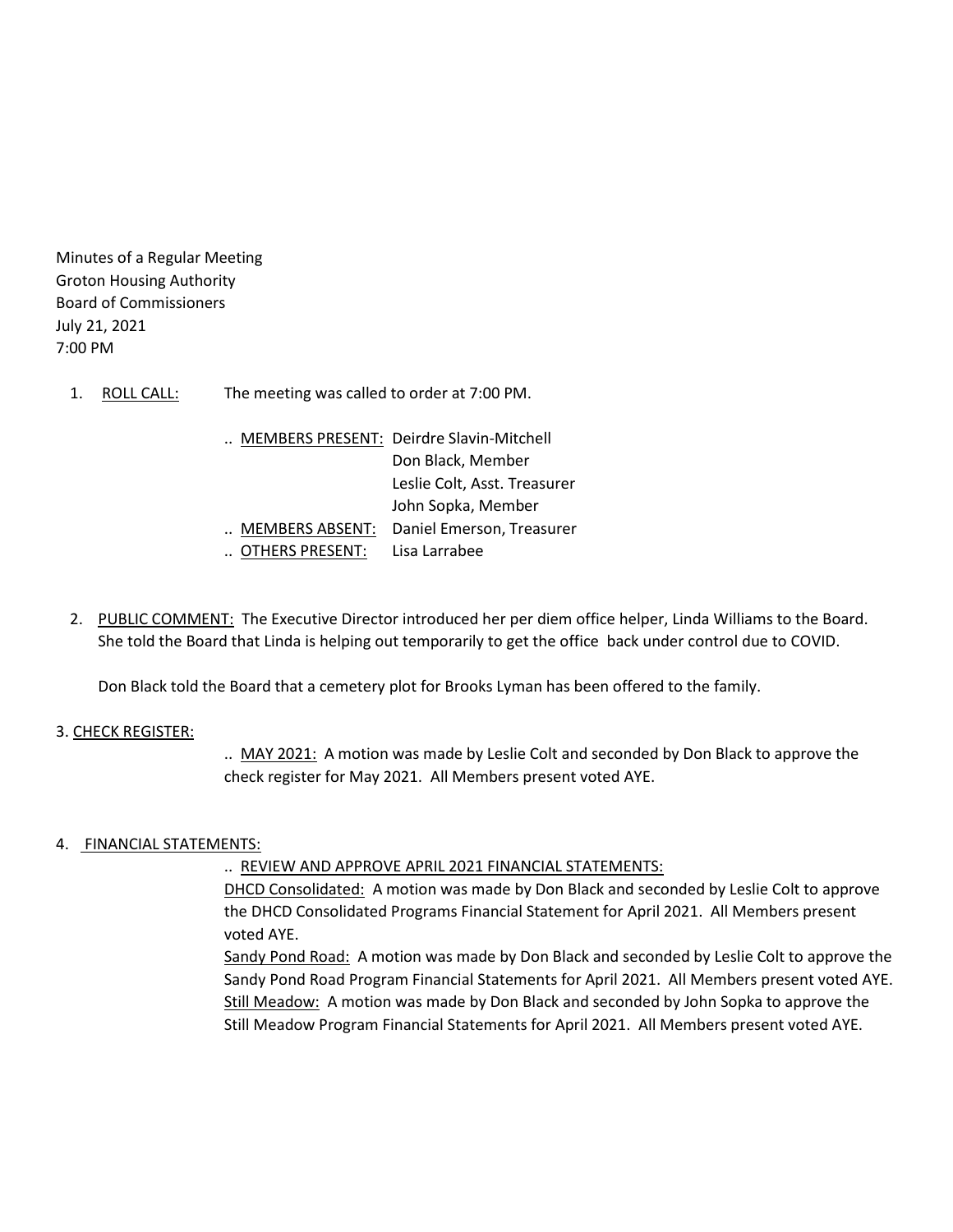Minutes of a Regular Meeting Groton Housing Authority Board of Commissioners July 21, 2021 7:00 PM Page Two

### 5. APPROVAL OF MINUTES:

.. May 19, 2021, REGULAR MEETING: A motion was made by Don Black and seconded by Leslie Colt to approve the minutes from our May 19, 2021, regular meeting. All Members present voted AYE. John Sopka mentioned that he saw some grammatical errors that should be changed to make the minutes read correctly. The Executive Director changed the errors on the minutes. A motion was made by John Sopka and seconded by Don Black to approve the amended meeting minutes for May 19, 2021. All Members present voted AYE.

#### 6. NEW BUSINESS:

.. COVID-19 UPDATE: The Executive Director told the Board that we are going to apply for rental assistance for our State Aided Public Housing Tenants through a program named SHERA. She is hoping to collect most of the rent owed by tenants through the pandemic from the SHERA Program.

.. NASHUA ROAD INFORMATION: Don Black reported to the Board that he had a meeting with Russ Burke of the Planning Board to let him know what our plans are concerning the Nashua Road Parcel. He told Mr. Burke that we want to build housing for our Groton Residents and not necessarily bring in outsiders. Don said Mr. Burke supports this. Don proposed that he draft a warrant for the Fall Town Meeting to have the Mutual Aid Parcel transferred to us. The Board agreed with him. No vote was taken since in a previous meeting the Board voted to let Don pursue this and this would be the next step in his efforts.

.. DISCUSS HOUSING SUMMIT: Deirdre Slavin-Mitchell discussed the basics of the Housing Summit. She told the Board that the Diversity Task Force wanted to have a Housing Summit to bring in people who impact housing. She said that those who attended reported on their piece of housing. She said it was a public meeting and those who attended felt that they learned something from the summit. She said there will be a non-public housing summit with housing groups in town at a later time. John Sopka mentioned that we have a Housing Production Plan, but the problem is that we do not have enough property in town to develop housing on.